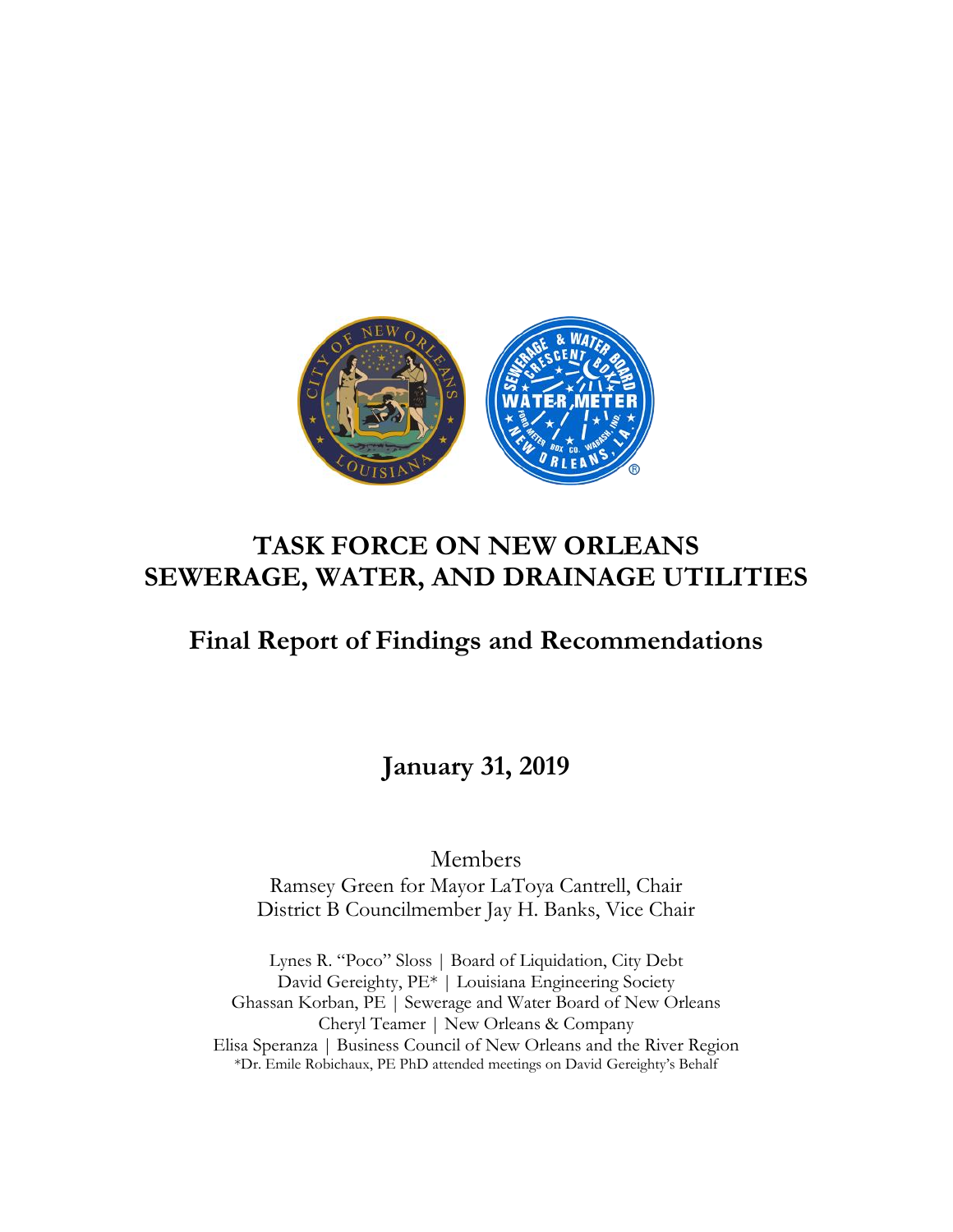### **Introduction**

Functioning water, sewer, and drainage systems are a prerequisite to any thriving city. Though the City of New Orleans (the City) has survived many existential threats in its three-hundred-year history, the City currently stands at a crossroads with regard to the essential water-related infrastructure the Sewerage & Water Board of New Orleans (SWBNO) has stewarded for more than a century. We, as a community, now have an opportunity to address past shortcomings and establish the modern, well-functioning utility our citizens, businesses, institutions, and visitors require.

The Task Force on New Orleans Sewerage, Water, and Drainage Utilities (Task Force) was formed in accordance with 2018 Louisiana House Resolution 193 (the Resolution). The Task Force's primary objective was to develop findings and recommendations regarding the best management options for the sewerage, water, and drainage facilities and services in the City of New Orleans. In accordance with the Resolution, the Task Force submits this report to the Mayor of the City of New Orleans, the New Orleans City Council, and the members of the Orleans Parish Legislative Delegation<sup>1</sup>.

As residents of the City and customers of the SWBNO, the Task Force members are well-aware of the ongoing and very public operational challenges the SWBNO faces (e.g. billing and collections, customer service, water loss, pump and power issues). The Task Force also acknowledges the acute lack of public trust in the SWBNO, and the need to rebuild customer support by addressing serious management issues, reinvesting in the workforce, and instituting transparency and accountability.

The Task Force's work coincided with new Executive Director Ghassan Korban joining the SWBNO after a series of interim directors. Mr. Korban came from a highly successful public works operation in Milwaukee, Wisconsin, and has moved quickly to diagnose and address the many complex and inter-related issues the SWBNO has been grappling with for decades. Therefore, rather than diving into day-to-day management issues beyond our scope, the Task Force thought it best to focus on structural management, governance, and funding issues that could enable a successful transformation of the SWBNO in the short, medium, and long terms.

 $\overline{a}$ 

<sup>1</sup> Members of the Task Force served in a volunteer capacity and were not compensated for their time.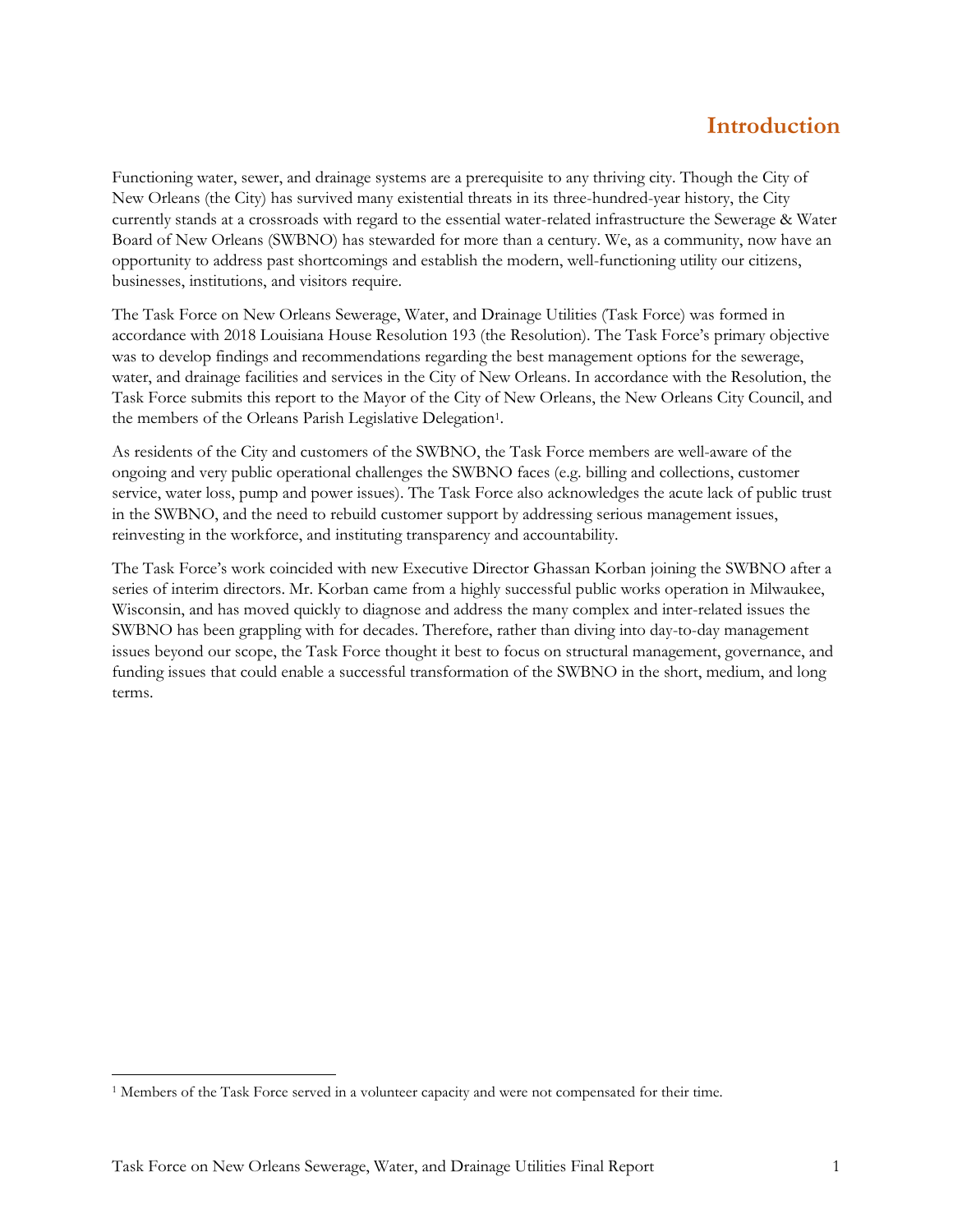## **History and Context<sup>2</sup>**

#### *Governance*

In 1896, the New Orleans Drainage Commission was organized to carry out a master drainage plan that had been developed for the city. Three years later, SWBNO was authorized by the Louisiana Legislature to furnish, construct, operate, and maintain a water treatment and distribution system and a sanitary sewerage system for New Orleans. In 1903, the Drainage Commission was merged with SWBNO in order to consolidate drainage, water, and sewerage programs under one agency for more efficient operations. Today's SWBNO, as codified by La. R.S. 33:4071, is the local agency tasked with cleaning, distributing, and draining water.

Although SWBNO was created by state law, it is an independent city agency. In relation to city government, it is one of 10 "unattached" boards and commissions placed under the executive branch by New Orleans' Home Rule Charter, meaning it is not attached to a specific department of city government. Thus, both the city and the state have some amount of control over the agency's powers and governance.

SWBNO is governed by an eleven-member Board of Directors (Board) comprised of the Mayor, two representatives of the Board of Liquidation, one member of the City Council, and seven citizen members, including representation for all five Council districts and two consumer advocates. The full Board convenes monthly in a public meeting.

Although SWBNO originally was tasked with oversight of the entire drainage system, today it is responsible only for pipes 36 inches or larger in diameter, drainage canals and pumping stations. The City, through its Department of Public Works, is responsible for the rest of the local drainage system, including more than 72,000 catch basins and the nearly 1,200 miles of smaller drainage pipes underneath streets, sidewalks and other rights of way. The transfer of responsibility for "Minor" drainage from SWBNO to the City occurred in 1991, after voters refused to renew a 2-mill tax that supported the drainage system. No funding source came to the City with its new responsibilities.

#### *Funding*

 $\overline{a}$ 

Funding for SWBNO comes from three sources: user fees (sewer and water); millages (drainage); and bonds (all three). Dedicated funding for each division prevents financial intermingling, although a 2/3 Board vote can divert funds from one division to another in the case of a declared emergency. Water and sewer rates are set by SWBNO, with approval by the Board of Liquidation and City Council. Drainage millages are set by the City Council and approved by a vote of the people.

Of the three divisions, drainage is chronically underfunded. It has not gained a new revenue source since 1982, and in 1991 it lost a dedicated millage. Twice during the last 30 years, in 1985 and 1998, SWBNO unsuccessfully proposed supplementing its funding by implementing drainage fees. Existing millages generate approximately \$54 million annually – about \$50 million less than is necessary for adequate operations and maintenance. Without an additional revenue source, the drainage division likely will run out of cash in 2019.

<sup>2</sup> Information contained in this section is largely courtesy of Janet Howard, former CEO of BGR and was provided to the Task Force at the August 22, 2018 meeting. Additional background can be found at https://www.bgr.org/ourreports/?tag=sewerage-and-water-board&sort=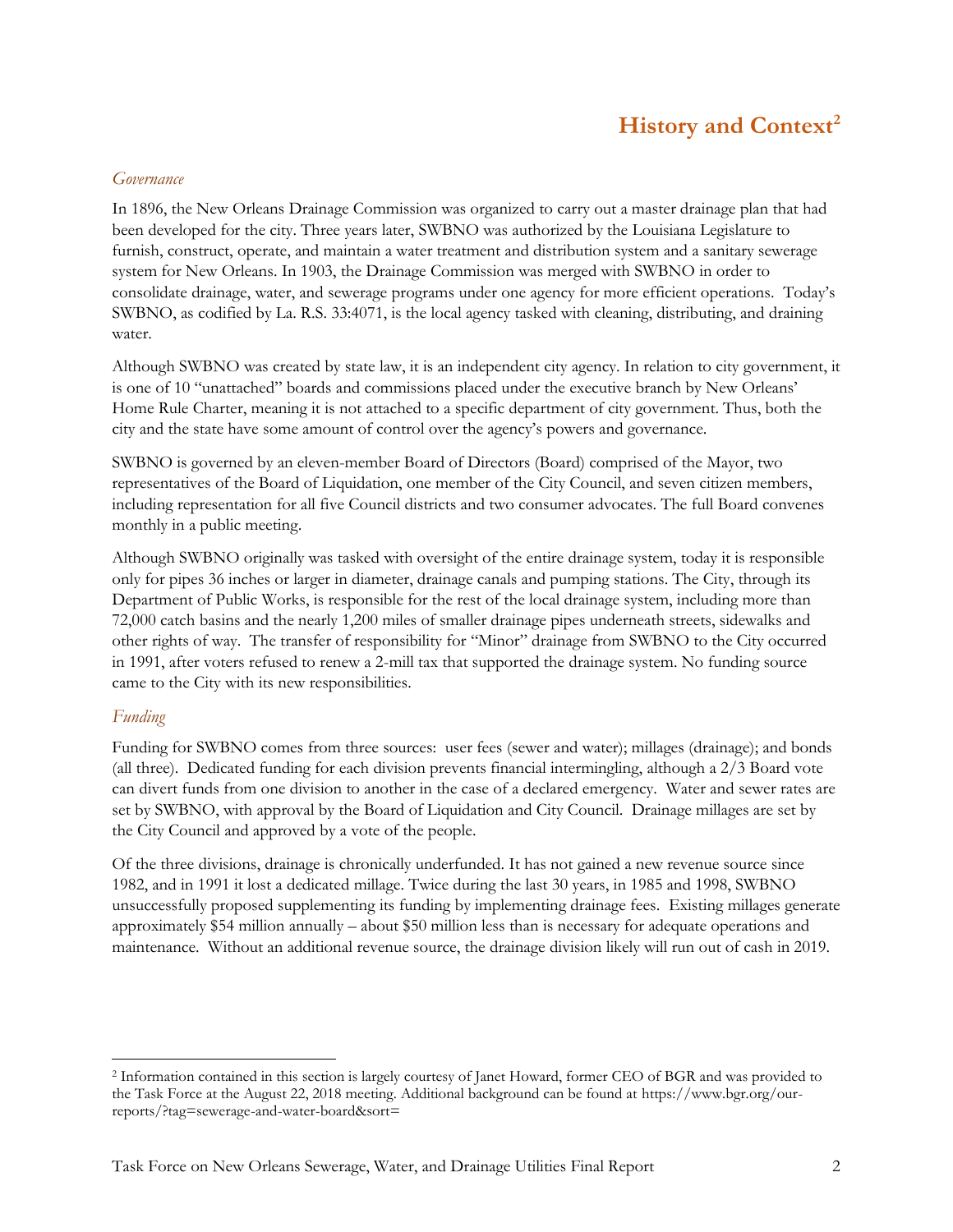### Challenges + Progress

The full extent of SWBNO's operational and financial challenges was exposed in the aftermath of the August 2017 flood events. The majority of the agency's infrastructure and equipment was built in the early 1900s and suffers from old age and deferred maintenance due to lack of funding. These issues were compounded by myriad institutional issues, including inadequate billing and customer service programs, lack of coordination with other critical agencies, personnel shortfalls, and operational inefficiencies.<sup>3</sup>

Despite the significant challenges that remain, the City and SWBNO have made significant progress in strengthening the drainage system, attracting strong leadership, and improving customer service since August 2017. Some highlights that should be noted (and continued) are:

- Completion of approximately \$85 million in repairs to the "Major" drainage and power systems to return system functionality;
- Completion of approximately \$25 million in repairs and cleaning on the "Minor" drainage system, improving stormwater draining in flood-prone areas;

 $\overline{a}$ 



- Hiring the first permanent Executive Director and Chief Financial Officer since the fall of 2017;
- Billing and customer service improvements, including a billing system audit and community engagement events, such as making staff available at the Rosa Keller Library once a week for the month of January;
- Increased social media presence and participation in "Community Listening Sessions" with the Executive Director.

<sup>3</sup> For a full overview of the flood event and its root causes, see the ABS Group Root Cause Analysis.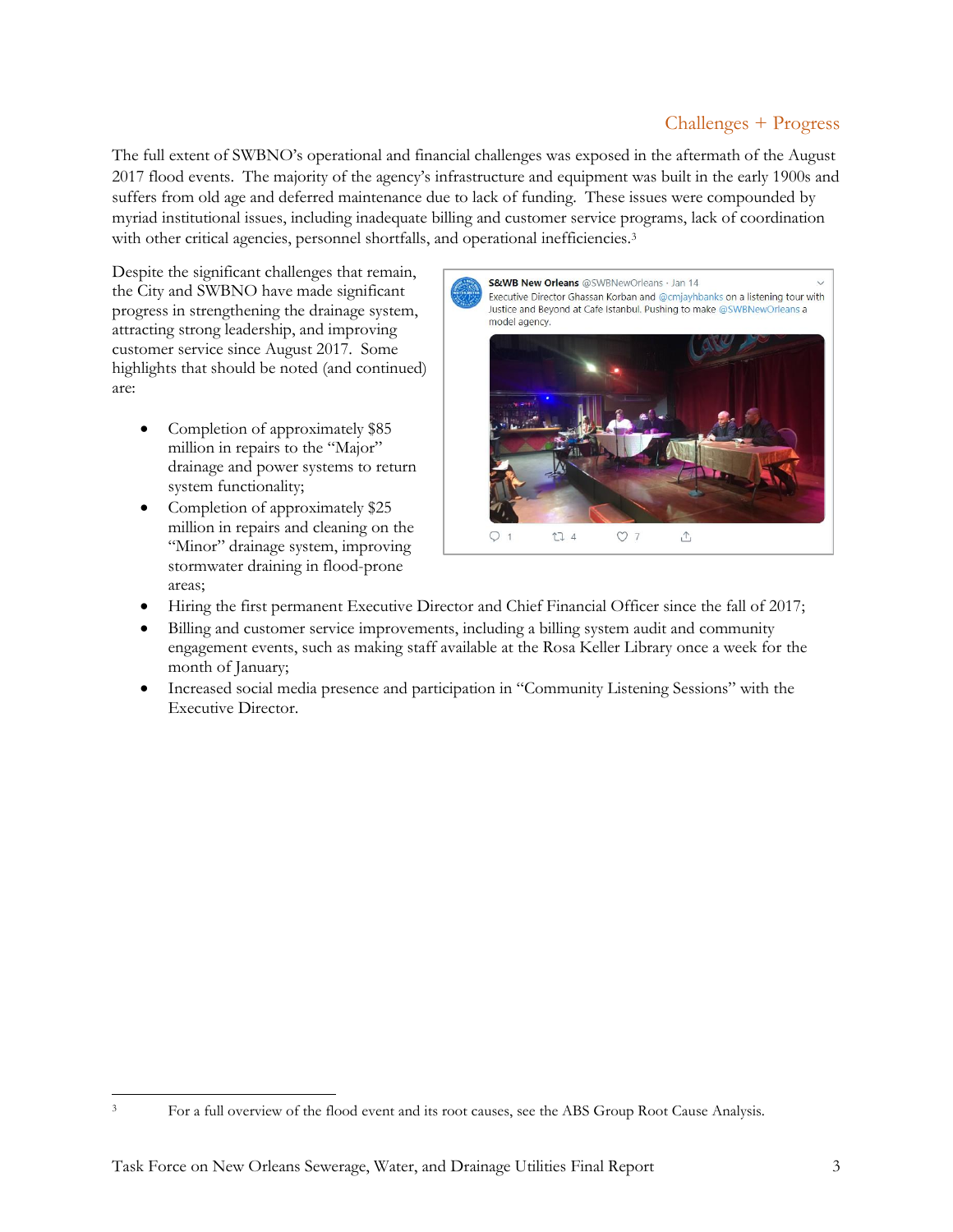## **Summary of Meetings and Process**

The Task Force held its first meeting on July 30, 2018 and began by drafting a workplan to identify critical issues, seek expert opinions, and discuss a range of management options. The first five meetings were focused on historic and existing challenges, with a specific focus on drainage. The remaining meetings were dedicated to identifying and vetting management options, with the help of national experts and staff from "best practice" utilities elsewhere. Below is a summary of each meeting date, expert speakers, and the general topic of discussion:

| Date               | Topic                                                   | Expert Speaker <sup>4</sup>       |  |  |  |  |
|--------------------|---------------------------------------------------------|-----------------------------------|--|--|--|--|
| July 30, 2018      | Introduction, Workplan                                  |                                   |  |  |  |  |
| August 22, 2018    | Workplan Adoption/ SWBNO History                        | Janet Howard                      |  |  |  |  |
| September 12, 2018 | Urban Water Plan / Range of Utility                     | Rami Diaz, Waggonner and Ball     |  |  |  |  |
|                    | Management Structures                                   |                                   |  |  |  |  |
| September 18, 2018 | August 5 <sup>th</sup> Root Cause Analysis / Discussion | Darrel Barker, ABS Group          |  |  |  |  |
|                    | of existing issues                                      |                                   |  |  |  |  |
| October 3, 2018    | SWBNO Finances and Management Overview                  | Keith Readling, Raftelis          |  |  |  |  |
| October 17, 2018   | Discussion of Vision and Desired Outcomes /             |                                   |  |  |  |  |
|                    | Narrowing potential options                             |                                   |  |  |  |  |
| October 31, 2018   | Additional narrowing of options / outreach              |                                   |  |  |  |  |
|                    | meetings                                                |                                   |  |  |  |  |
| November 14, 2018  | Public Benefit Corporation Model                        | Dan Considine, Citizens Energy    |  |  |  |  |
|                    |                                                         | Group-Indianapolis, IN            |  |  |  |  |
| November 30, 2018  | Independent Rate Setting Board and                      | Joanne Dahme, Philadelphia        |  |  |  |  |
|                    | Stormwater Utilities                                    | Water Department                  |  |  |  |  |
| December 12, 2018  | Stormwater Utilities and Management                     | Eric Rothstein, Galardi Rothstein |  |  |  |  |
|                    | <b>Structures</b>                                       | Group and Andy Reese, Wood        |  |  |  |  |
| January 9, 2019    | <b>Draft Recommendations</b>                            |                                   |  |  |  |  |
| January 16, 2019   | Finalization of Recommendations                         |                                   |  |  |  |  |
| January 28, 2019   | Approval of Final Report                                |                                   |  |  |  |  |

The Task Force recognized the importance of community engagement and transparency in crafting its recommendations. As a result, it made all meeting agendas, materials, and presentations available via a dedicated web site<sup>5</sup>, and live-streamed every meeting.

Importantly, the Task Force also hosted public meetings in each of the five Council districts to share its progress and receive citizen feedback on potential options:

- District A | November 26, 2018 Mid City Library, 4140 Canal St
- District B | November 27, 2018 Rosenwald Recreation Center, 1120 S Broad St
- District C | November 28, 2018 Algiers Regional Library, 3014 Holiday Dr
- District D | December 6, 2018 Milne Recreation Center, 5420 Franklin Ave
- District E | December 11, 2018 Joe Brown Recreation Center, 5601 Read Blvd.

 $\overline{a}$ 

<sup>4</sup> Presentations by the various expert speakers are included as an appendix to this report and provide additional details on lessons learned by the Task Force for consideration of the various issues and options.

<sup>5</sup> https://roadwork.nola.gov/swb-task-force/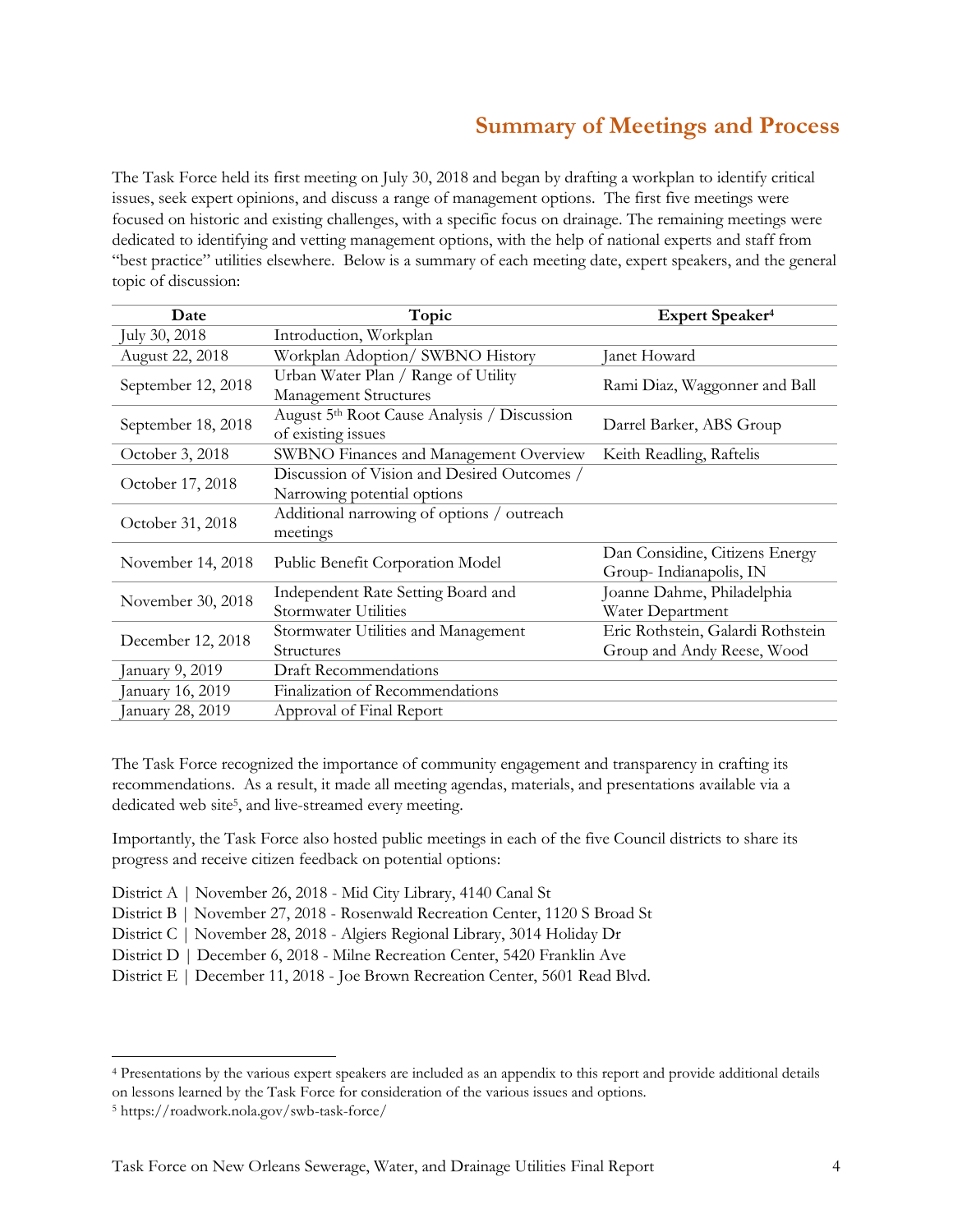Citizen feedback at the community meetings was robust and informed the Task Force's development of desired outcomes and ultimately recommendations. Feedback generally fell into three categories:

- **Issues with SWBNO management/customer service** - Many of the participants attended the meetings believing that it was an opportunity to air grievances about the Sewerage and Water Board in general or to issue complaints about billing issues or street repairs. Personal issues were referred to a SWBNO staff member on hand for resolution.
- **Need for Accountability and Strong Leadership**  regardless of the management structure.
- **Support for an Equitable Mechanism to Fund Stormwater Management** - Many attendees were particularly supportive of the idea of charging taxexempt properties for their usage of the drainage system in conjunction with a well-funded stormwater program.



We're in #MidCity meeting with the Community to update everyone on what the @SWBNewOrleans Task Force has been working on.



6:44 PM · Nov 26, 2018 · Twitter for iPhone

A more complete overview of the community meetings and feedback received from citizens can be found on the Task Force web site.

### Management Options Considered

Many water utilities around the country are struggling with many of the same problems as the Sewerage and Water Board, including aging infrastructure, historic deferment of critical maintenance and capital improvements, politically challenging rate-setting processes, and attraction and retention of qualified and dedicated talent. In some cases, other utilities have determined that the best way to address these issues is through a governance change. The Task Force heard from several experts who have undertaken transitions to new models of utility structure, or reforms to more traditional models. Below is a summary of the considered options, as laid out in the workplan.

- **No Action**  The Task Force believed that there should always be a no action option, in the case that analysis of other options showed that a change would not dramatically improve the current situation. This option would preserve the existing governance and Board structure and maintain the existing split in the drainage system.
- **Combine Drainage under SWBNO** Would allow for more consistent and coordinated service and was recommended by the Mayor's Transition Team Report; would require some way to transfer existing revenue from the City to SWBNO.
- **Consolidation under City of New Orleans**  Creation of a "municipal utility" which would be managed like any other administrative function of the City under the direction of the Mayor and City Council.
- **Privatization**  Sell the assets of the Sewerage and Water Board to a private company and allow for private operation.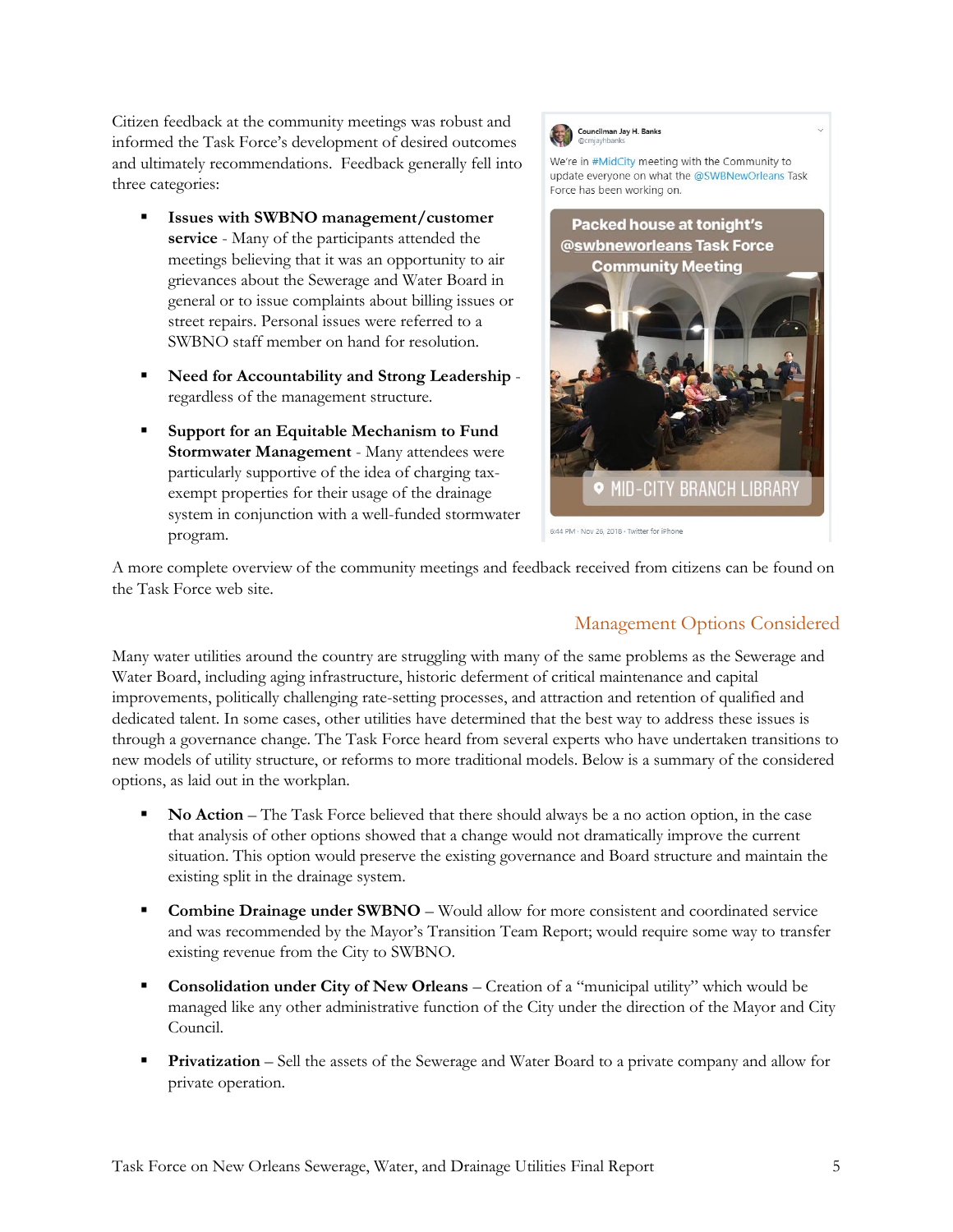- **Public-Private Partnership** Expand contract operations beyond wastewater treatment and allow a private operator to take over daily management of the water and/or drainage system.
- **Public-Public Partnership** Partner with some other public entity such as Southeast Louisiana Flood Protection Authority to managed daily operations of the drainage system.
- **Stormwater Utility** Consolidate all drainage management under a new utility and move from millage to drainage fee; could be under SWBNO, under the City, or a new entity.
- **City-Owned Corporation** Form a publicly chartered company with the City as the sole shareholder.
- **Regional Water Utility** Leveraging existing excess capacity across the Region by combining operations to serve all or some portion of the Metropolitan area.

### Desired Outcomes

In determining the best way to develop findings and recommendations, the Task Force worked through a deliberative process to weigh the issues and options against the needs of the system and citizens. Before analyzing each of these potential management options, the Task Force first reviewed the SWBNO's vision, mission, and guiding principles. Any recommendations should contribute to a more reliable, functional, responsive, accountable, equitable, and sustainable utility. Then it developed a list of "desired outcomes," and measured the universe of potential management options against those outcomes to determine which would be most effective and achievable. The Task Force also kept in mind industry best practices and attributes of a high-performing utility as aspirational goals for the SWBNO.



*Figure 1: Overview of Process for Developing Recommendations*

Below are the desired outcomes the Task Force identified and presented to the community for consideration.

- **Mitigation of Federal debt** maximizing local revenue by looking for ways to avoid or reduce the amount of Federal repayment required going forward, specifically for the Southeast Louisiana Drainage Projects (SELA) and ongoing operations and maintenance of the Permanent Canal Closure Pumps (PCCP).
- **Consolidation of Drainage O&M** providing a "one-call" system where all drainage responsibilities are handled by a single agency to ensure better and more efficient service and maintenance.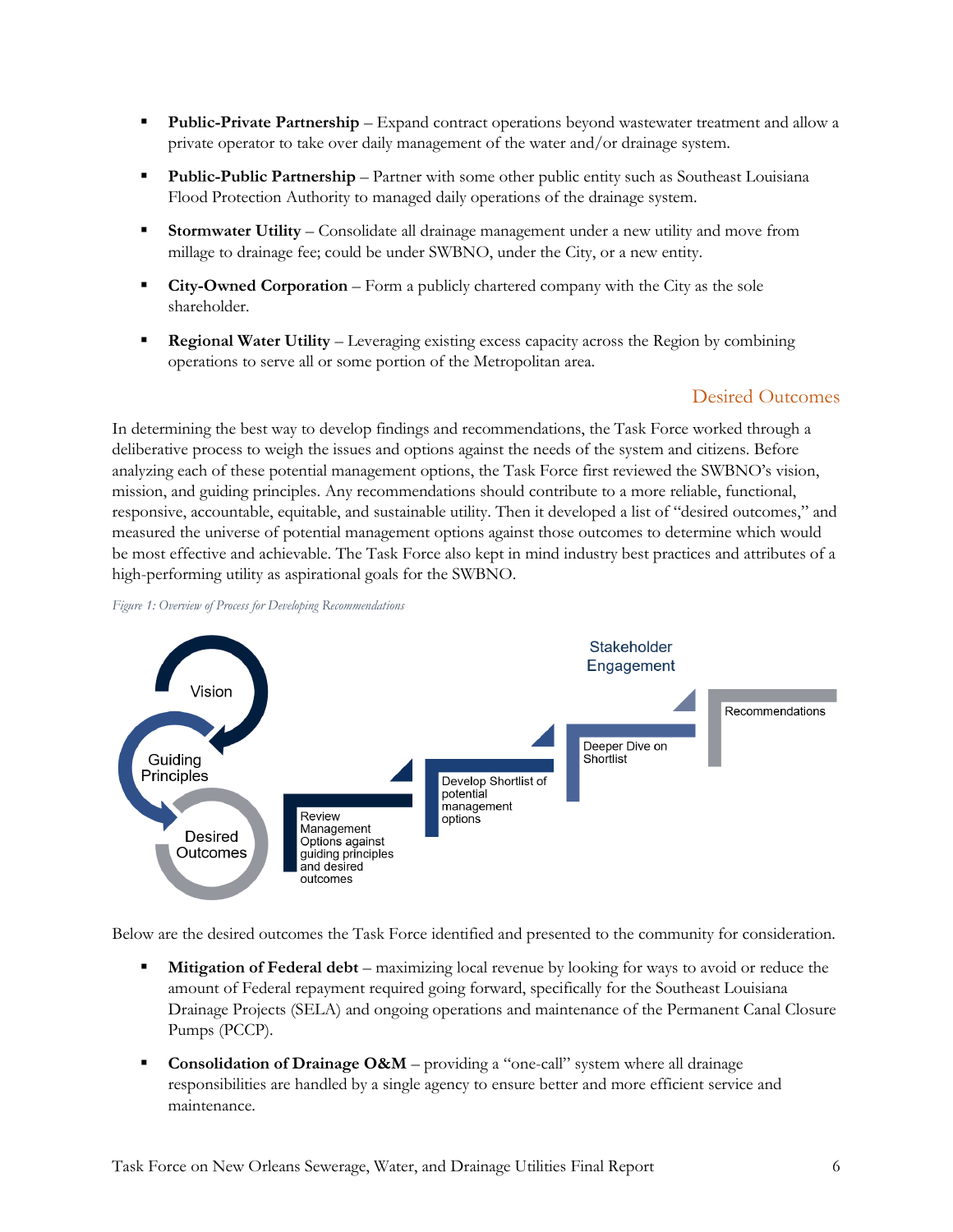- **Groundwater Management** active monitoring and management of shallow groundwater to reduce subsidence and improve drainage.
- **Sustainable and Equitable Funding Source for Drainage** new revenue is needed to fund the substantial capital and operations needs for the drainage system, particularly if consolidated.
- **Comprehensive Implementation of Green Infrastructure (Urban Water Plan)** any new structure should be well suited to lead the way in implementing innovative and sustainable strategies for flood and subsidence reduction.
- **Workforce and Small Business Training Programs** the utility should be a catalyst for economic growth in the community, particularly serving traditionally disadvantaged populations.
- **Holistic Approach to Water: regional MOUs with neighboring parishes and other agencies** looking for new ways to become more efficient through shared resources and processes with our peers.

Based on feedback received at the community meetings, the Task Force added two additional desired outcomes:

- **Improve Efficiency and Accountability of Management** citizens were clear in their feedback that the governance model matters much less than leadership that is accountable and provides excellent service. Any future model should reflect a strong sense of leadership in the community that is accountable to ratepayers.
- **Direct Engagement with Ratepayers** citizens need to have more direct ways to engage with a utility as vital as the Sewerage and Water Board. New opportunities need to be created to allow for direct engagement and to let ratepayers vet and guide policy.

After measuring all the potential management options against these desired outcomes, the Task Force eliminated several options from further consideration because they were not the right fit to achieve the desired outcomes, overly complex to meet the current need, or simply infeasible. In particular, the Task Force ruled out the privatization options, because of the need for a public vote on any proposal, mismatch with many of the desired outcomes, and infeasibility in the near-term.

Then the Task Force presented the four remaining management options at the community meetings:

- No Action (with potential reform to the rate setting process)
- Consolidation of Drainage under a single entity
- Stormwater Utility (impervious area fee-based), and
- City-Owned Corporation.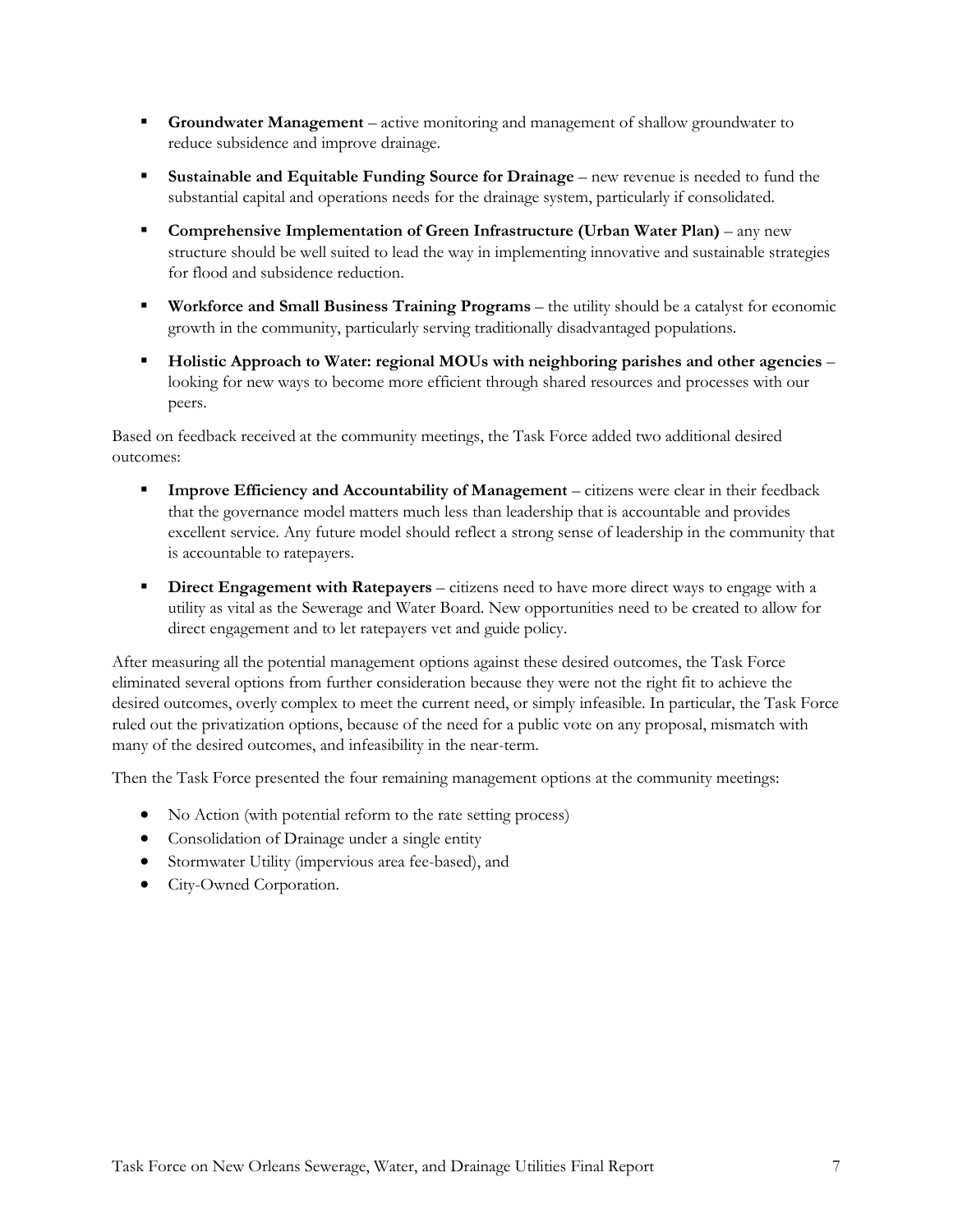## **Findings & Recommendations**

After the community meetings, internal analysis, and expert testimony, the Task Force determined that a wholesale change in the governance structure of the Sewerage and Water Board is not likely to produce substantially better results than the current structure—particularly when weighed against the complexity of adopting some considered options. The Task Force determined that it would be best to make a set of phased recommendations under the existing governance structure which could address three tiers of issues facing the Board.

The Short Term phase will focus on immediate actions that will assist the organization in righting itself and increasing public trust. The Medium Term phase can proceed once the management has rebuilt credibility and delivered substantial results to the community so that the agency can focus on structural changes that would solidify the utility's ability to provide service for years to come. Finally, the Long Term phase is mainly about continuing to reevaluate the agency's structure to ensure success for the next century.



The Task Force finds the following key issues and proposes recommendations to address each:

**Finding #1. Customers are demanding improved efficiency and accountability.** Citizens who weighed in during the public comment portions of Task Force meetings, and at the five public meetings, were clear in their feedback that the management structure matters less to them than having a well-functioning utility that is responsive and accountable to its customers. In addition, the SWBNO's longstanding workforce compensation, training, and demographic challenges have hampered progress.

#### **Recommendations:**

 **Undertake an Internal Strategic Planning Process (Short Term)** – Determine the actual needs of the organization and strategies for improvement of policies and processes to allow for strong leadership and accountability at all levels.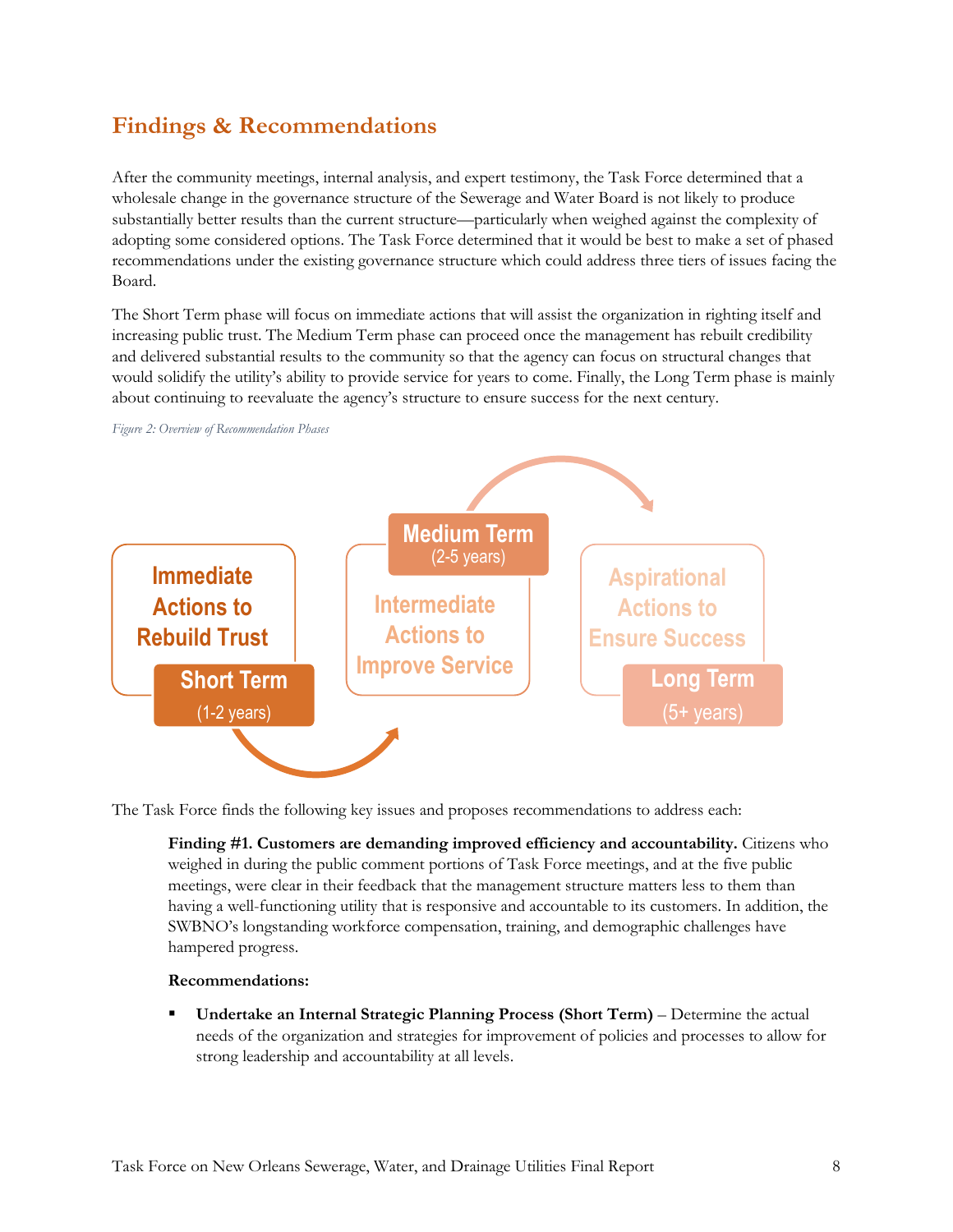- **Reorganized Management Structure for Efficiency and Performance (Short Term)**  Allow the Strategic Plan to determine how to organize Executive leadership in order to structure responsibilities and staff for success.
- **Flexibility in Optimized Staffing and Hiring (Short Term)**  Complete an analysis of agency-wide personnel needs; review job classifications and requirements to ensure consistency. Look for ways to streamline the Civil Service hiring process for new employees and provide cross-training and promotional opportunities.
- **Continue Improvements in Billing and Customer Service (Short Term)** Finish fixes to the billing and collection system and report on that progress to the public. Increase the availability of staff to meet with ratepayers through community outreach days and extended hours. Investigate Smart Water Meter technology and proven, compatible, billing software to eliminate human error from water bills and provide ratepayers with accurate sewer and water bills.

**Finding #2. Inadequate opportunities for direct engagement between the SWBNO and its customers and other stakeholders.** The SWBNO has begun to address this demand by meeting with neighborhood groups and making staff available at convenient times and places for customers to voice their concerns. The Task Force heard from representatives of other high-performing utilities around the country that provided models for how this could be done.

#### **Recommendations:**

- **Establish enhanced communications protocols (Short Term)** Adopt new ways of communicating with citizens in advance of construction activity, boil-water advisories, and emergency shut-offs similar to other utilities using strategies like text messaging, social media, and door hangers.
- **Establish a Citizen Advisory Committee (Short Term) -** The Sewerage and Water Board should establish a committee of interested citizens from a broad and diverse group of ratepayers to advise on and vet planning processes, policy, and protocols. This group could also serve as a stakeholder in the strategic and master planning processes, future rate cases, capital planning, and other initiatives taken on by the Board.

**Finding #3. Split responsibility for drainage is ineffective**. The management of the drainage system is split into the Major system (pipes over 36 inches in diameter, canals, and pump stations), operated and maintained by SWBNO, and the Minor system (pipes under 36 inches in diameter and catch basins), operated and maintained by the City of New Orleans Department of Public Works. Despite each portion of the system being highly dependent on the other for success, the two entities coordinate very little in the way of operations, routine maintenance, or capital planning. The City completed a Drainage Master Plan in 2010, with the goal of upgrading the Minor system to achieve a 10-year 24-hour storm level of service. SWBNO, on the other hand, has no such master plan, and the Major system's level of service equates to a 1.5-year 24-hour storm level of service, which has proven an inadequate metric. This somewhat arbitrary division of responsibility means calls for service are often misdirected to the wrong agency and concerns are not addressed, further frustrating citizens and businesses. The Task Force's recommendations reflect the better practice of a single agency managing all drainage responsibilities to ensure better and more efficient service and maintenance.

#### **Recommendation**: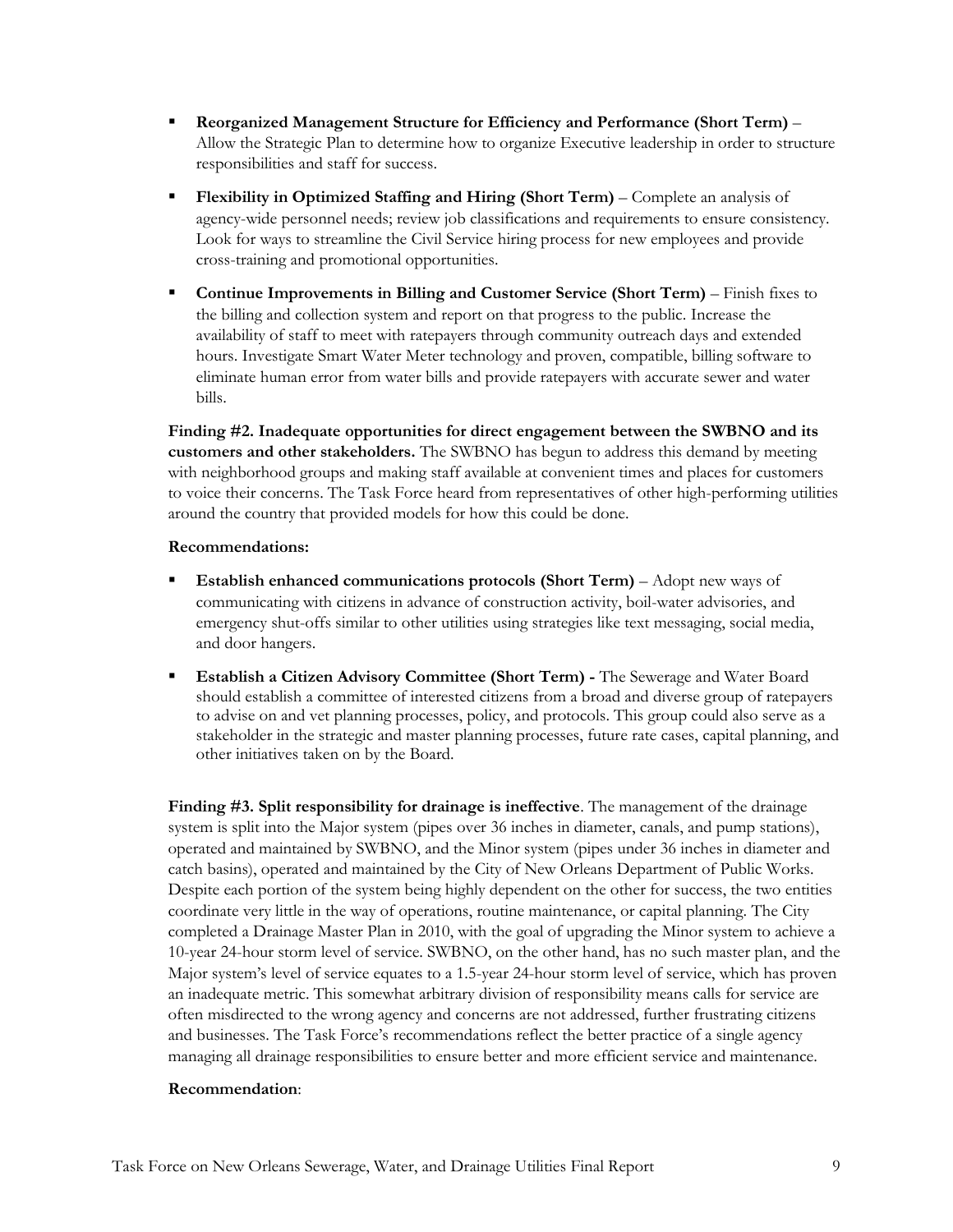**Consolidate management of drainage system (Medium Term)** – Institute a "one-call" system for drainage where operations, management, and customer service are handled by a single entity. The drainage system management and existing funding should be consolidated under SWBNO.

**Finding #4. Chronically insufficient funding for drainage imperils the City.** The Task Force heard from a number of sources including financial consultant Raftelis, the root cause analysis consultant ABS Group, and SWBNO Executive Director Ghassan Korban about the challenges the utility faces with revenue and funding. We also heard evidence of the historic disconnect between the SWBNO's obligation to provide service to ratepayers with limited authority over setting rates for service, which ultimately depends on the City Council. For drainage, funding is derived from two sources. For SWBNO, all funding for drainage comes from three dedicated millages that generate roughly \$54 million per year, which barely meets the operational needs of the extensive and unique drainage system. For the City and the Minor system, funding is allocated through the City's general fund through the annual budgeting process. Both systems have historically been underfunded and funding can be unpredictable from year-to-year based on general fund revenue and administration priorities. This legacy of chronic underfunding and unpredictable revenue streams has crippled SWBNO's and the City's ability to invest in capital projects, forced deferment of regular infrastructure maintenance, and led to an almost wholly reactive, emergency-based maintenance protocol.

**Finding #5. Current drainage funding formula is unfair.** A functioning drainage system is an economic, social, and public health imperative—a prerequisite for living and working in the City of New Orleans. However, because the drainage system is funded exclusively by property taxes, there is not a strong nexus between the value of a property and its demand for drainage service. According to a 2011 Bureau of Governmental Research analysis, about 43% of the taxable value of properties in New Orleans are exempt either because they are owned by government or some non-profit organization, or the property's assessment is too low to pay the millages when accounting for the homestead exemption. As a result, many large generators of runoff, such as parking lots, churches, schools, and hospitals pay nothing for drainage service—inequitably placing a burden on the homeowners and businesses who pay for drainage through their real estate taxes. The Task Force heard from several other utilities and national experts about the many ways other cities have addressed similar challenges.

#### **Recommendation**:

 **Develop and Implement an Equitable and Sustainable Drainage Funding Mechanism (Medium Term)** – Any new funding mechanism, including a stormwater fee, should follow national best practices and be charged on impervious surface area, with no exemptions. The mechanism should incorporate offsets, credits, and other affordability measures to ensure that it promotes a strict nexus between use of the system and cost of service delivery. Additional clarification is needed through a new Attorney General's opinion on the legal process for adopting any new stormwater funding mechanism.

**Finding #6. SWBNO and the City must find additional, short-term revenue streams.** Unless the SWBNO finds other sources of funds, or a way to avoid/reduce the debt soon coming due for the SELA and PCCP projects, funds for these obligations must be taken from the already woefully inadequate drainage fund, further restricting SWBNO's ability to make investments in the aging system. Improved collections and billing for water and sewer charges will not close the gap between existing funds and what is needed for 2019 and beyond, nor are those revenue streams legally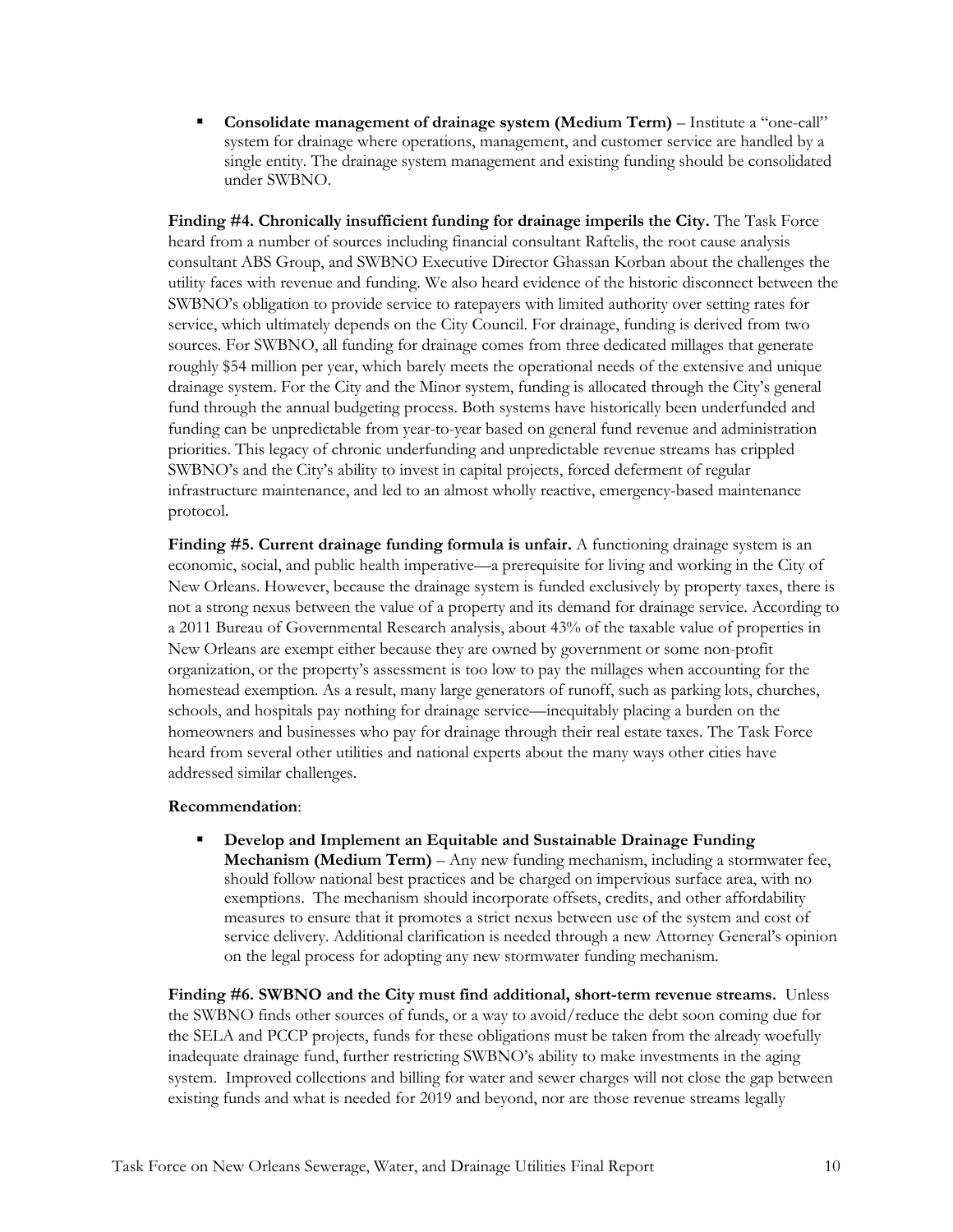available to fund the drainage system. SWBNO has drawn down its reserves, borrowed money that it cannot repay, is nearly \$40 million in arrears on contractor payments, and has imperiled its ability to issue further bonds. Additional funding is critical for continued operation.

#### **Recommendation:**

 **Support SWBNO through Stabilization Fund (Short Term)** – SWBNO missed the opportunity to issue a round of bonds for drainage capital improvements and has spent an unplanned \$80 million to return the system to reliable functionality after the August 17 flooding. The agency needs an immediate infusion of cash to replace the spent reserves and to allow for new bonding opportunities to finance improvements in the short term.

**Finding #7. No plan for how to repair and improve systems.** At present, the Sewerage and Water Board does not have a comprehensive master plan to guide decision making and project development. There is also no single entity responsible for implementation of the Greater New Orleans Urban Water Plan and its green infrastructure and groundwater management strategies, which is sorely needed.

#### **Recommendation:**

 **Develop System Master Plans (Short Term) –** Begin work on project-based master plans for the sewerage, water, drainage, and power systems that will incorporate green infrastructure and the concepts noted in the Urban Water Plan. Pursue plans that will yield a 100-year vision for the agency, in the context of a robust, community-based engagement process to incorporate diverse interests and perspectives.

**Finding #8. The rate-setting process is opaque.** The historic underfunding of the Sewerage and Water Board appears to be the result of a reluctance on the part of past City Councils to grant requests for rate increases for water and sewer services. Under the existing process, there is no specified way for ratepayers to involve themselves in the process other than attending regular public hearings. Further, no part of the process is set up to provide City Councilmembers with the necessary information to make an accurate judgement call on whether a case is needed, nor are they allowed to alter a rate case—they can only approve or deny.

#### **Recommendation:**

 **Explore Reforms to the Rate-Setting Process (Medium Term) –** Additional study is needed to determine what changes could provide for a more equitable and transparent process to set rates. The Task Force heard many good ideas from other cities, including hiring a public advocate to analyze and advocate for ratepayers in the process.

**Finding #9. New Orleans ultimately needs a more holistic approach to water management.**  At present, the delivery of the Sewerage and Water Board's core services is wrapped up in a complex web of State enabling legislation, City Charter requirements, and administrative rules. This complexity hampers the ability of groups like the Task Force to explore reforms that could significantly improve the utility's ability to perform. Further, sometime in the future, a wellfunctioning SWBNO could serve as the nucleus of a regional approach to managing water, garnering greater efficiency and effectiveness through shared resources with neighboring parishes. Many other jurisdictions throughout the country have already moved to such a regional cooperation model.

#### **Recommendations:**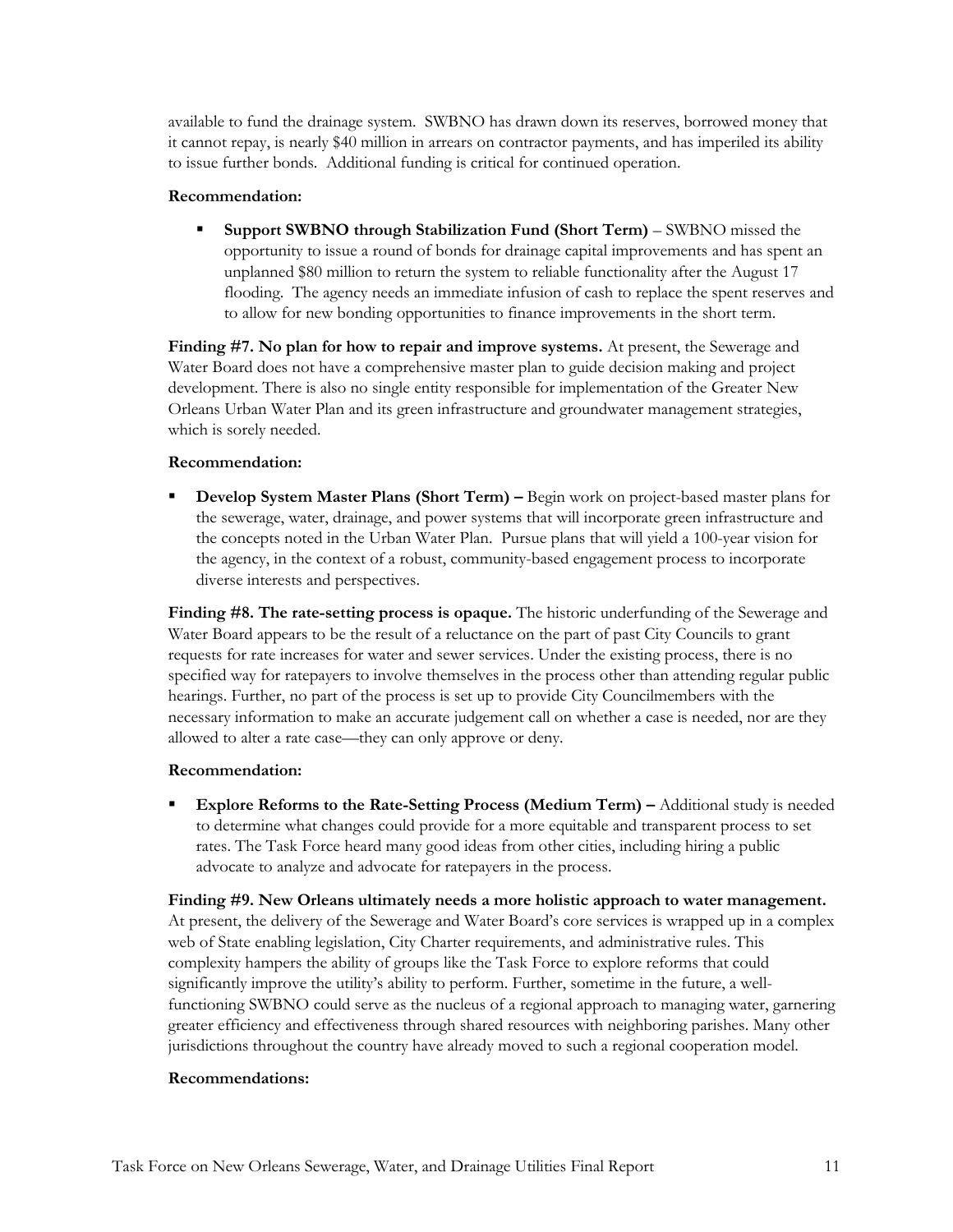- **Undertake a study of the existing governance and regulatory structure (Long Term) –** In general, the Task Force struggled with untangling the web of state and local statutes and codes that apply to the Sewerage and Water Board, its governance and its ability to make decisions. The Task Force recommends that the State Legislature undertake a special study of the issue of State control of the Sewerage and Water Board so that decisions can be better made by understanding all roles and responsibilities related to the agency's governance.
- **Once SWBNO has attained stable functionality, revisit governance structure (Long Term) –** Consider a broader range of options, including a regional utility and/or a public benefit corporation, which may best serve the long-term needs of the system. Undertake a study to determine the long-term effectiveness of state versus city control.

## **Conclusion**

The Task Force, as organized, cannot act unilaterally on any of these recommendations to Mayor Cantrell, the City Council, and the Orleans Parish Legislative Delegation. Adoption and implementation of these recommendations, however, will require a true partnership among our elected leaders, public agencies, and the community.

The Task Force believes that the above recommendations will set the utility on solid footing and provide efficient and effective service to the community.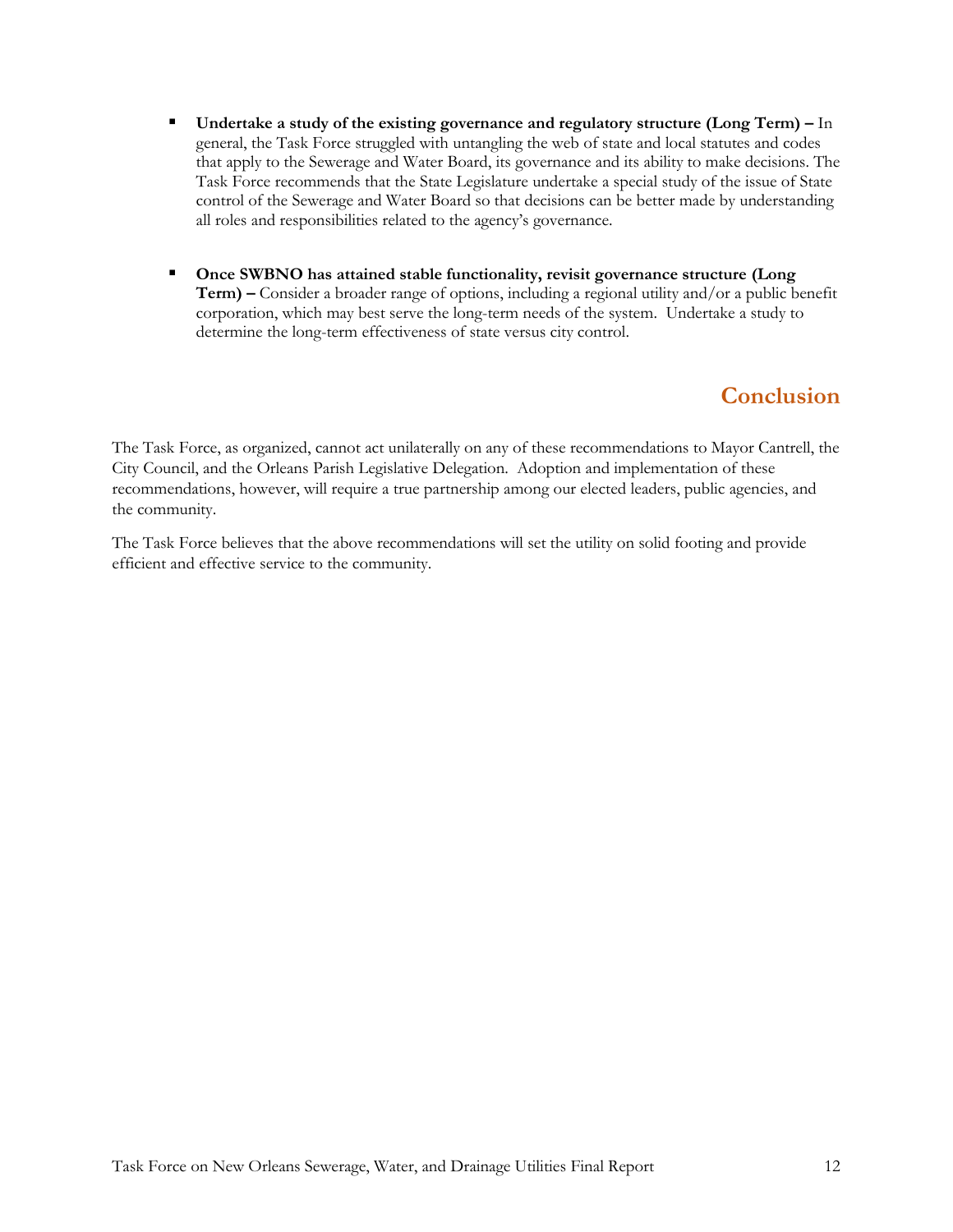| <b>Summary of Findings and Recommendations</b>                                                        |                                                                         | <b>Findings</b>                                                                                                        |                                                       |                                                                        |                                                  |                                                                               |                                                     |                                        |                                                                                        |  |
|-------------------------------------------------------------------------------------------------------|-------------------------------------------------------------------------|------------------------------------------------------------------------------------------------------------------------|-------------------------------------------------------|------------------------------------------------------------------------|--------------------------------------------------|-------------------------------------------------------------------------------|-----------------------------------------------------|----------------------------------------|----------------------------------------------------------------------------------------|--|
| <b>Recommendations</b>                                                                                | Customers are demanding<br>efficiency and<br>iccountability.<br>mproved | SWBNO and its customers and<br>2. Inadequate opportunities for<br>direct engagement between the<br>other stakeholders. | 3. Split responsibility for drainage is<br>neffective | 4. Chronically insufficient funding<br>for drainage imperils the City. | 5. Current drainage funding formula<br>is unfair | 5. SWBNO and the City must find<br>additional, short-term revenue<br>streams. | '. No plan for how to repair and<br>mprove systems. | 8. The rate-setting process is opaque. | 9. New Orleans ultimately needs a<br>water<br>more holistic approach to<br>management. |  |
| <b>Short Term (1-2 years)</b>                                                                         | $\overline{\textbf{X}}$                                                 |                                                                                                                        |                                                       |                                                                        |                                                  |                                                                               |                                                     |                                        |                                                                                        |  |
| Undertake an Internal Strategic Planning Process                                                      |                                                                         |                                                                                                                        |                                                       |                                                                        |                                                  |                                                                               |                                                     |                                        |                                                                                        |  |
| Reorganized Management Structure for Efficiency and Performance                                       |                                                                         |                                                                                                                        |                                                       |                                                                        |                                                  |                                                                               |                                                     |                                        |                                                                                        |  |
| Flexibility in optimized staffing and hiring                                                          |                                                                         |                                                                                                                        |                                                       |                                                                        |                                                  |                                                                               |                                                     |                                        |                                                                                        |  |
| Continue improvements in billing and customer service                                                 |                                                                         |                                                                                                                        |                                                       |                                                                        |                                                  |                                                                               |                                                     |                                        |                                                                                        |  |
| Establish enhanced communications protocols                                                           |                                                                         | X                                                                                                                      |                                                       |                                                                        |                                                  |                                                                               |                                                     |                                        |                                                                                        |  |
| Establish a Citizen Advisory Committee                                                                |                                                                         | X                                                                                                                      |                                                       |                                                                        |                                                  |                                                                               |                                                     |                                        |                                                                                        |  |
| Support SWBNO through stabilization fund                                                              |                                                                         |                                                                                                                        |                                                       |                                                                        |                                                  | $\overline{\mathbf{X}}$                                                       |                                                     |                                        |                                                                                        |  |
| Develop system master plans                                                                           |                                                                         |                                                                                                                        |                                                       |                                                                        |                                                  |                                                                               | $\overline{\mathbf{X}}$                             |                                        |                                                                                        |  |
| Medium Term (2-5 years)                                                                               |                                                                         |                                                                                                                        |                                                       |                                                                        |                                                  |                                                                               |                                                     |                                        |                                                                                        |  |
| Consolidate management of drainage system                                                             |                                                                         |                                                                                                                        | $\overline{\textbf{X}}$                               |                                                                        |                                                  |                                                                               |                                                     |                                        |                                                                                        |  |
| Investigate development and implementation of an equitable and sustainable drainage funding mechanism |                                                                         |                                                                                                                        |                                                       | $\overline{\mathbf{X}}$                                                | X                                                |                                                                               |                                                     |                                        |                                                                                        |  |
| Explore reforms to the rate-setting process                                                           |                                                                         |                                                                                                                        |                                                       |                                                                        |                                                  |                                                                               |                                                     | $\overline{\mathbf{X}}$                |                                                                                        |  |
| Long Term (5+ years)                                                                                  |                                                                         |                                                                                                                        |                                                       |                                                                        |                                                  |                                                                               |                                                     |                                        |                                                                                        |  |
| Undertake a study of the existing governance and regulatory structure                                 |                                                                         |                                                                                                                        |                                                       |                                                                        |                                                  |                                                                               |                                                     |                                        | X                                                                                      |  |
| Once SWBNO has attained stable functionality, revisit governance structure                            |                                                                         |                                                                                                                        |                                                       |                                                                        |                                                  |                                                                               |                                                     |                                        | X                                                                                      |  |